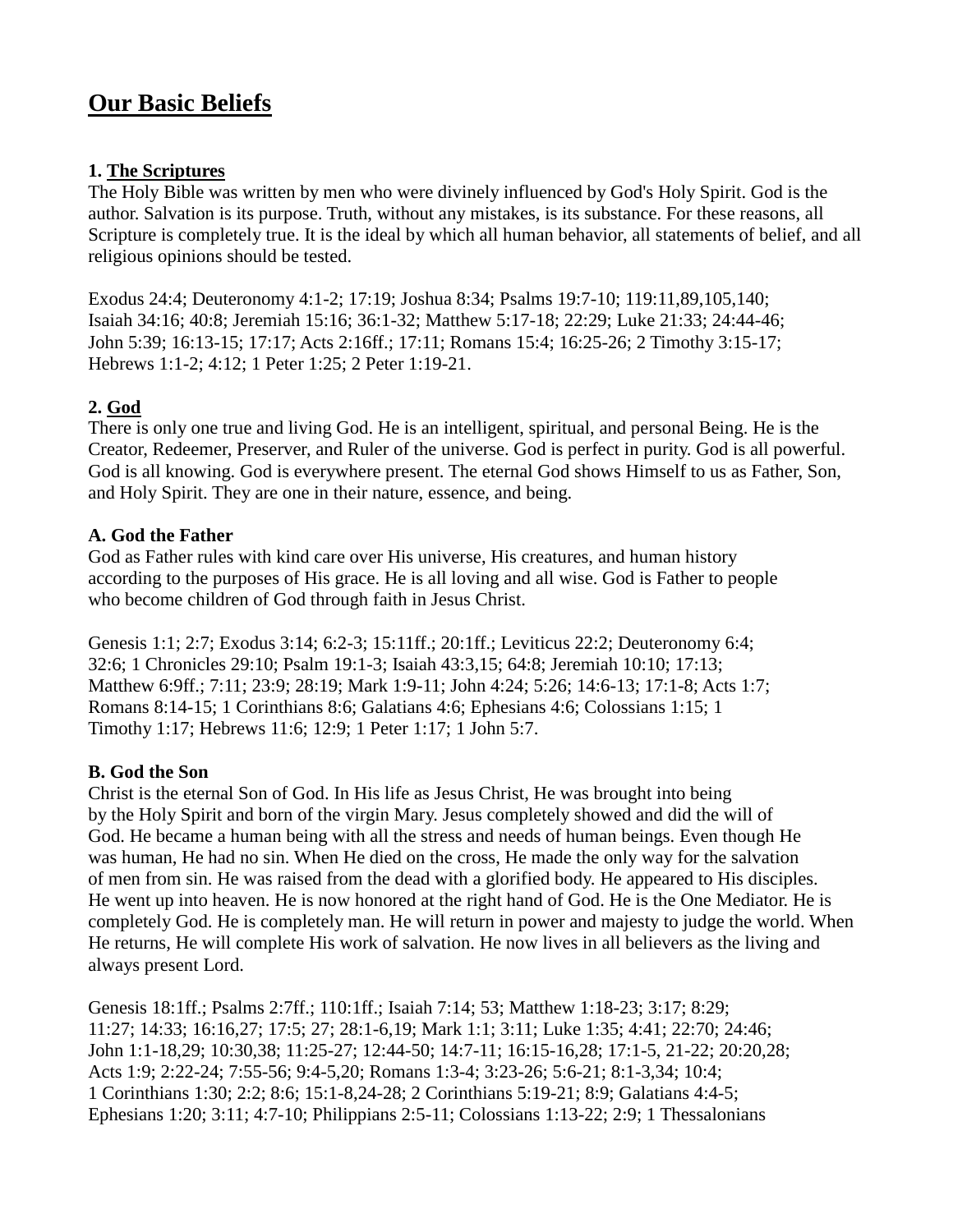4:14-18; 1 Timothy 2:5-6; 3:16; Titus 2:13-14; Hebrews 1:1-3; 4:14-15; 7:14-28; 9:1215,24- 28; 12:2; 13:8; 1 Peter 2:21-25; 3:22; 1 John 1:7-9; 3:2; 4:14-15; 5:9; 2 John 7-9; Revelation 1:13-16; 5:9-14; 12:10-11; 13:8; 19:16.

## **C. God the Holy Spirit**

The Holy Spirit is the Spirit of God, and is therefore completely divine. He influenced holy men of Bible times to write the Scriptures. He guides men into understanding truth. He honors Christ. He shows men their sin. He shows men the worthiness of Christ. He calls men to the Savior. He is the source of rebirth. At the moment of rebirth, He takes every believer into the Body of Christ and abides within each of them. He grows believers into mature Christians. He comforts believers. He gives the spiritual gifts to believers. With these gifts, believers can serve God through His church. His presence in the Christian is the promise that God will make the believer completely like Christ. He explains and gives power to the believer and to the church in worship, evangelism, prayer, discipleship, fellowship, and ministry.

Genesis 1:2; Judges 14:6; Job 26:13; Psalms 51:11; 139:7ff.; Isaiah 61:1-3; Joel 2:28-32; Matthew 1:18; 3:16; 4:1; 12:28-32; 28:19; Mark 1:10,12; Luke 1:35; 4:1,18-19; 11:13; 12:12; 24:49; John 4:24; 14:16-17,26; 15:26; 16:7-14; Acts 1:8; 2:1-4,38; 4:31; 5:3; 6:3; 7:55; 8:17,39; 10:44; 13:2; 15:28; 16:6; 19:1-6; Romans 8:9-11,14-16,26-27; 1 Corinthians 2:10-14; 3:16; 12:3-11,13; Galatians 4:6; Ephesians 1:13-14; 4:30; 5:18; 1 Thessalonians 5:19; 1 Timothy 3:16; 4:1; 2 Timothy 1:14; 3:16; Hebrews 9:8,14; 2 Peter 1:21; 1 John 4:13; 5:6-7; Revelation 1:10; 22:17.

# **3. Man**

Man is the special creation of God. God created them as male and female. They are the greatest work of His creation. In the beginning man was innocent of sin. He was given the gift of freedom of choice by his Creator. By the temptation of Satan and his free choice man sinned against God. He lost his original innocence. Now all men inherit a sinful nature. As a result, as soon as they are able to make right decisions and actions, they become sinners. They are guilty of sin. Only the grace of God can bring man into His holy fellowship. Christ died for all men. Now every person of every race should receive respect and Christian love.

Genesis 1:26-30; 2:5,7,18-22; 3; 9:6; Psalms 1; 8:3-6; 32:1-5; 51:5; Isaiah 6:5; Jeremiah 17:5; Matthew 16:26; Acts 17:26-31; Romans 1:19-32; 3:10-18,23; 5:6,12,19; 6:6; 7:14-25; 8:14-18,29; 1 Corinthians 1:21-31; 15:19,21-22; Ephesians 2:1-22; Colossians 1:21-22; 3:9-11.

# **4. Salvation**

Salvation includes the whole man. Salvation is given to all who accept Jesus Christ as Lord and Savior. Jesus Christ, by His own blood, brought never-ending salvation to the believer. There is no salvation without personal faith in Jesus Christ as Lord.

**A. Regeneration**, or the new birth, is a work of God's kindness. Believers become new creatures in Christ Jesus. It is a change of heart created by the Holy Spirit. The Holy Spirit shows us our sin. The sinner begins by turning from sin and turning to God. The sinner has faith in the Lord Jesus Christ. Turning from sin and turning to God and faith are experiences of God's kindness that are never separated. Repentance is a sincere turning from sin to God. Faith is the acceptance of Jesus Christ and commitment of the whole person to Him as Lord and Savior.

**B. Justification** is God's kind and complete pardon from sin of all sinners because of His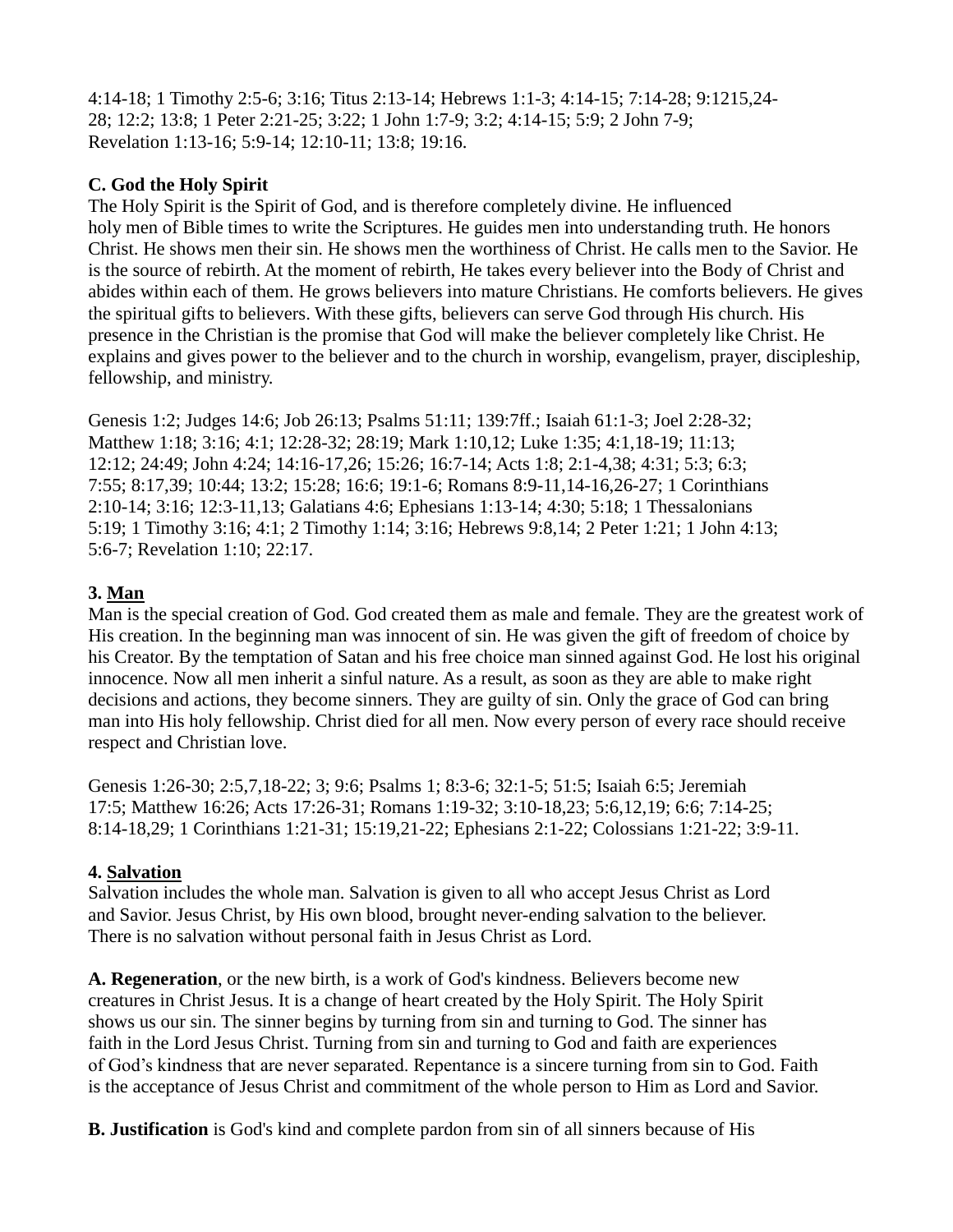righteousness. All sinners must turn from their sin and turn to God. All sinners must believe in Christ to receive justification. Justification brings the believer into a relationship of peace and approval with God.

**C. Sanctification** is the way a believer is set apart for God's purposes. Sanctification begins with new birth. The believer grows toward moral and spiritual maturity. The believer grows because of the presence and power of the Holy Spirit living in him. Growth should continue throughout the believer's life.

**D. Glorification** is the result of salvation. Glorification is the last blessed condition of the believer. This condition never ends for the believer as he worships God forever in heaven.

Genesis 3:15; Exodus 3:14-17; 6:2-8; Matthew 1:21; 4:17; 16:21-26; 27:22-28:6; Luke 1:68-69; 2:28-32; John 1:11-14,29; 3:3-21,36; 5:24; 10:9,28-29; 15:1-16; 17:17; Acts 2:21; 4:12; 15:11; 16:30-31; 17:30-31; 20:32; Romans 1:16-18; 2:4; 3:23-25; 4:3ff.; 5:8-10; 6:1-23; 8:18,29- 39; 10:9-10,13; 13:11-14; 1 Corinthians 1:18,30; 6:19-20; 15:10; 2 Corinthians 5:17-20; Galatians 2:20; 3:13; 5:22-25; 6:15; Ephesians 1:7; 2:8-22; 4:11-16; Philippians 2:12-13; Colossians 1:9-22; 3:1ff.; 1 Thessalonians 5:23-24; 2 Timothy 1:12; Titus 2:11-14; Hebrews 2:1-3; 5:8-9; 9:24-28; 11:1-12:8,14; James 2:14-26; 1 Peter 1:2-23; 1 John 1:6-2:11; Revelation 3:20; 21:1-22:5.

#### **5. God's Purpose of Grace**

Becoming one of God's children is the caring work of God. He accepts us just as we are. He sets us apart for His work. He wants us to be with Him and to worship Him forever. God's kind plan does not deny the free will of man. God's plan is very wise, holy, and cannot be changed. Believers that God has accepted in Christ and set apart for His work by His Spirit will never lose their salvation. They shall continue forever. Believers may sin because of neglect and temptation. Believers grieve the Spirit because they sin. Believers damage their graces and comforts because of sin. Believers bring criticism on the cause of Christ because of sin. Believers bring worldly judgments on themselves because of sin. Even though they may sin, true believers will still be saved by the power of God through faith in Jesus Christ.

Genesis 12:1-3; Exodus 19:5-8; 1 Samuel 8:4-7,19-22; Isaiah 5:1-7; Jeremiah 31:31ff.; Matthew 16:18-19; 21:28-45; 24:22,31; 25:34; Luke 1:68-79; 2:29-32; 19:41-44; 24:44-48; John 1:12-14; 3:16; 5:24; 6:44-45,65; 10:27-29; 15:16; 17:6,12,17-18; Acts 20:32; Romans 5:9-10; 8:28-39; 10:12-15; 11:5-7,26-36; 1 Corinthians 1:1-2; 15:24-28; Ephesians 1:4-23; 2:1-10; 3:1-11; Colossians 1:12-14; 2 Thessalonians 2:13-14; 2 Timothy 1:12; 2:10,19; Hebrews 11:39–12:2; James 1:12; 1 Peter 1:2-5,13; 2:4-10; 1 John 1:7-9; 2:19; 3:2.

## **6. The Church**

A New Testament church of the Lord Jesus Christ is an independent local congregation of baptized believers. These believers share in the same faith and fellowship of the gospel. This group of baptized believers observes the two ordinances of Christ. They are guided by His Word as found in the Bible. They use the gifts, rights, and privileges given to them by His Word. They are trying to present the gospel to all people on the earth. Each congregation works under the Lordship of Christ by selfgoverning methods.

In this kind of congregation, each member is responsible and accountable to Christ as Lord. The church's scriptural officers are pastors and deacons. Both men and women are given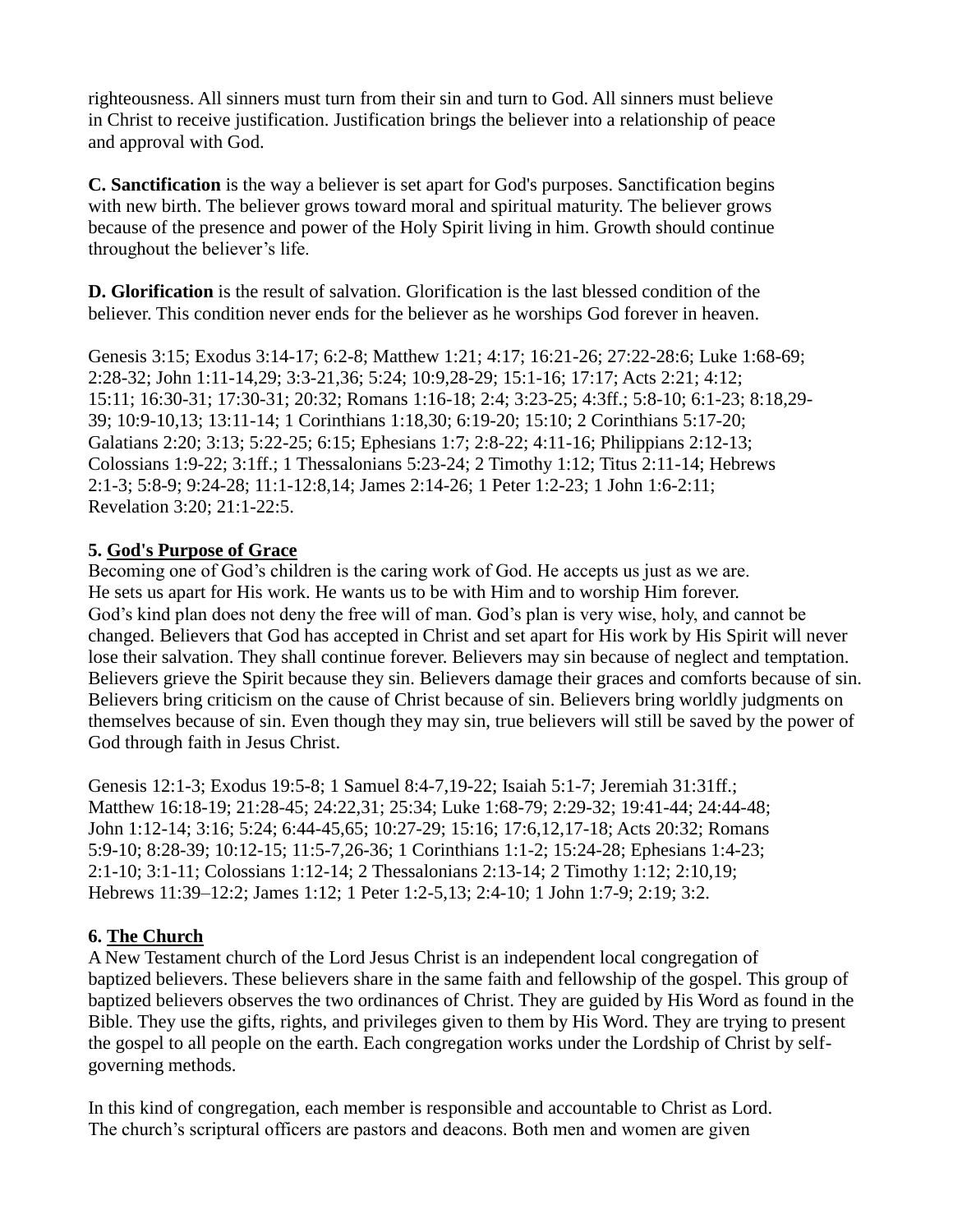gifts by the Holy Spirit for service in the church. The office of pastor is limited to men that meet the qualifications found in Scripture.

The New Testament describes the church as the Body of Christ. This church includes all of the believers from throughout history. These believers come from every people group. They come from every language group. They come from all people from every country.

Matthew 16:15-19; 18:15-20; Acts 2:41-42,47; 5:11-14; 6:3-6; 13:1-3; 14:23,27; 15:1-30; 16:5; 20:28; Romans 1:7; 1 Corinthians 1:2; 3:16; 5:4-5; 7:17; 9:13-14; 12; Ephesians 1:22-23; 2:19-22; 3:8-11,21; 5:22-32; Philippians 1:1; Colossians 1:18; 1 Timothy 2:9-14; 3:1-15; 4:14; Hebrews 11:39-40; 1 Peter 5:1-4; Revelation 2-3; 21:2-3.

## **7. Baptism and the Lord's Supper**

Christian baptism is the immersion of a believer in water in the name of the Father, the Son, and the Holy Spirit. It is an act of obedience. Baptism is the picture of the believer's faith in a crucified, buried, and risen Savior. Baptism is a picture of the believer's death to sin, the burial of the old life, and the resurrection to walk in a new life in Christ Jesus. Baptism shows the believer's faith in the final resurrection of the dead. Baptism is required before church membership. Baptism is also required before taking the Lord's Supper.

The Lord's Supper is a picture of obedience. Church members eat the bread and drink the fruit of the vine. They remember the death of the Redeemer. They look forward to His second coming.

Matthew 3:13-17; 26:26-30; 28:19-20; Mark 1:9-11; 14:22-26; Luke 3:21-22; 22:19-20; John 3:23; Acts 2:41-42; 8:35-39; 16:30-33; 20:7; Romans 6:3-5; 1 Corinthians 10:16,21; 11:23-29; Colossians 2:12.

# **8. The Lord's Day**

The first day of the week, Sunday, is the Lord's Day. On this day Christians celebrate the resurrection of Christ from the dead. This day should include worship and spiritual commitment, both public and private. Activities on the Lord's Day should agree with the Christian's sense of right and wrong under the Lordship of Jesus Christ.

Exodus 20:8-11; Matthew 12:1-12; 28:1ff.; Mark 2:27-28; 16:1-7; Luke 24:1-3,33-36; John 4:21-24; 20:1,19-28; Acts 20:7; Romans 14:5-10; I Corinthians 16:1-2; Colossians 2:16; 3:16; Revelation 1:10.

# **9. Last Things**

God, in His own time and in His own way, will bring the world to its right end. In keeping with His promise, Jesus Christ will return to earth in person. He will be seen in all His greatness by all people on the earth. The dead will be raised. Christ will judge all men with honesty. The unredeemed will be sent to Hell, the place of never-ending punishment. The redeemed, in their resurrected and glorified bodies, will receive their reward. They will live forever in Heaven with the Lord.

Isaiah 2:4; 11:9; Matthew 16:27; 18:8-9; 19:28; 24:27,30,36,44; 25:31-46; 26:64; Mark 8:38; 9:43-48; Luke 12:40,48; 16:19-26; 17:22-37; 21:27-28; John 14:1-3; Acts 1:11; 17:31; Romans 14:10; 1 Corinthians 4:5; 15:24-28,35-58; 2 Corinthians 5:10; Philippians 3:20-21;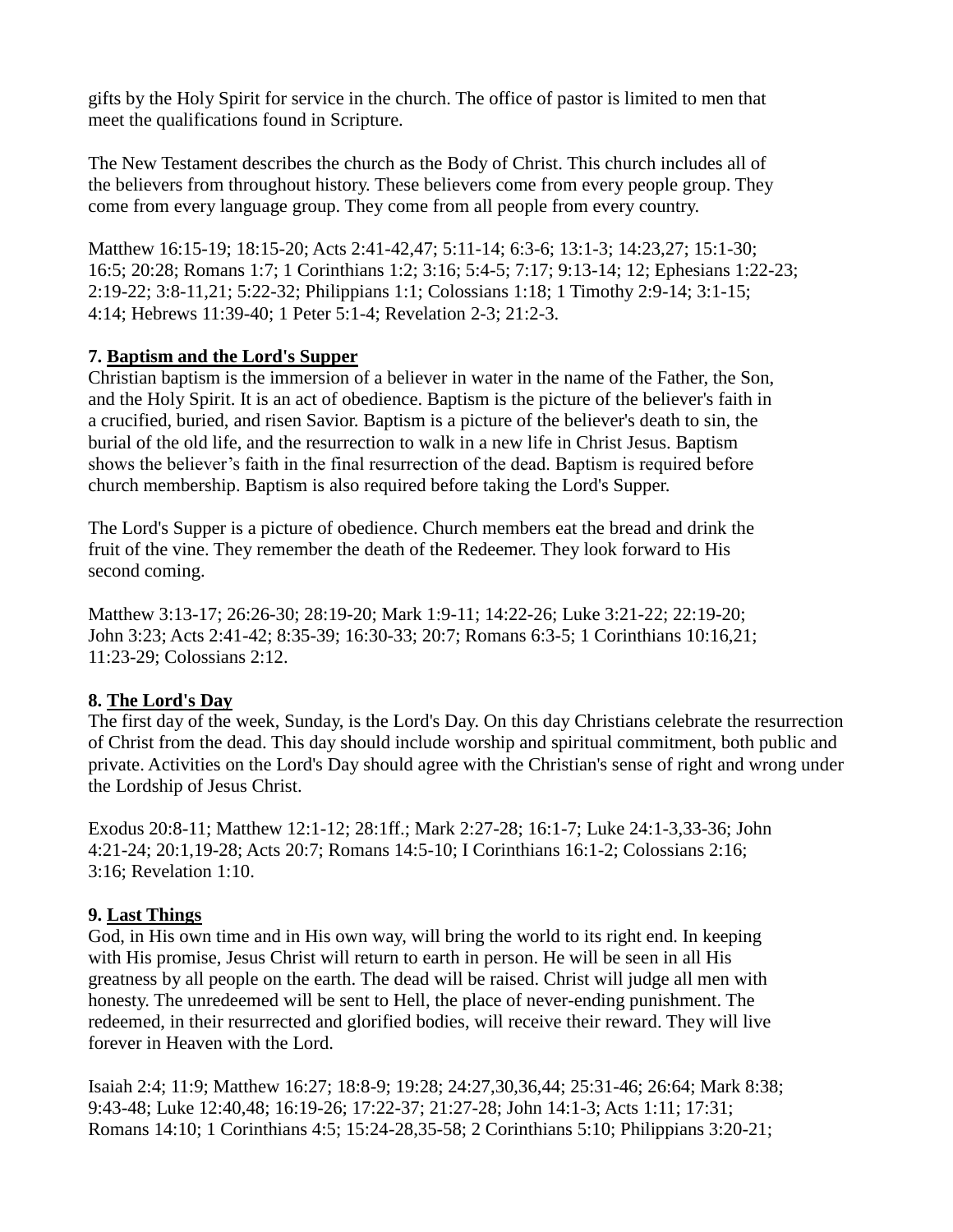Colossians 1:5; 3:4; 1 Thessalonians 4:14-18;  $5:1ff$ ; 2 Thessalonians 1:7ff.; 2; 1 Timothy 6:14; 2 Timothy 4:1,8; Titus 2:13; Hebrews 9:27-28; James 5:8; 2 Peter 3:7ff.; 1 John 2:28; 3:2; Jude 14; Revelation 1:18; 3:11; 20:1-22:13.

#### **10. Evangelism and Missions**

It is the privilege and responsibility of every follower of Christ and of every church of the Lord Jesus Christ to seek to make disciples of the people from all nations. The new birth of man's spirit by God's Holy Spirit means the birth of love for others. Winning the lost world to faith in Jesus Christ depends on all believers. Making disciples is a Christian duty for the person who has already accepted Jesus Christ as Savior and Lord. Making disciples is clearly commanded many times in the teachings of Christ. The Lord Jesus Christ has commanded the preaching of the gospel to all nations. It is the duty of every child of God to try always to win the lost to Christ by a spoken witness. The child of God should also present a Christian way of life. The methods used to witness should be in agreement with the gospel of Christ.

Genesis 12:1-3; Exodus 19:5-6; Isaiah 6:1-8; Matthew 9:37-38; 10:5-15; 13:18-30, 37-43; 16:19; 22:9-10; 24:14; 28:18-20; Luke 10:1-18; 24:46-53; John 14:11-12; 15:7-8,16; 17:15; 20:21; Acts 1:8; 2; 8:26-40; 10:42-48; 13:2-3; Romans 10:13-15; Ephesians 3:1-11; 1 Thessalonians 1:8; 2 Timothy 4:5; Hebrews 2:1-3; 11:39-12:2; 1 Peter 2:4-10; Revelation 22:17.

## **11. Stewardship**

God is the giver of all earthly and heavenly blessings. Christians have a spiritual responsibility to the whole world. Christians have a responsibility to share the gospel. Christians have a duty to be good managers of their possessions. They have the responsibility to serve Him with their time, talents, and material possessions. Christians should know that all of these are given to them to use for the glory of God and for helping others. The Scriptures say that Christians should give a percentage of their income cheerfully, regularly, carefully, and generously. Christians should give for the progress of the Redeemer's plan on earth.

Genesis 14:20; Leviticus 27:30-32; Deuteronomy 8:18; Malachi 3:8-12; Matthew 6:1-4,1921; 19:21; 23:23; 25:14-29; Luke 12:16-21,42; 16:1-13; Acts 2:44-47; 5:1-11; 17:24-25; 20:35; Romans 6:6-22; 12:1-2; 1 Corinthians 4:1-2; 6:19-20; 12; 16:1-4; 2 Corinthians 8-9; 12:15; Philippians 4:10-19; 1 Peter 1:18-19.

## **12. The Family**

God has planned the family as the first institution of the world. It is made up of persons joined to one another by marriage, blood, or adoption.

Marriage is the joining of one man and one woman with the promise of being faithful to one another for a lifetime. Marriage is God's special gift. Marriage shows the union between Christ and His church. Marriage gives the man and the woman the way for intimate friendship. Marriage is the way of sexual expression according to the main beliefs in the Bible. Marriage is the way for increasing of the human race.

The husband and wife are of the same worth before God. Both are created in God's likeness. The marriage relationship shows the way God relates to His people. A husband is to love his wife as Christ loved the church. He has the God-given duty to provide for, to protect, and to guide his family. A wife is to submit herself with kindness to the servant leadership of her